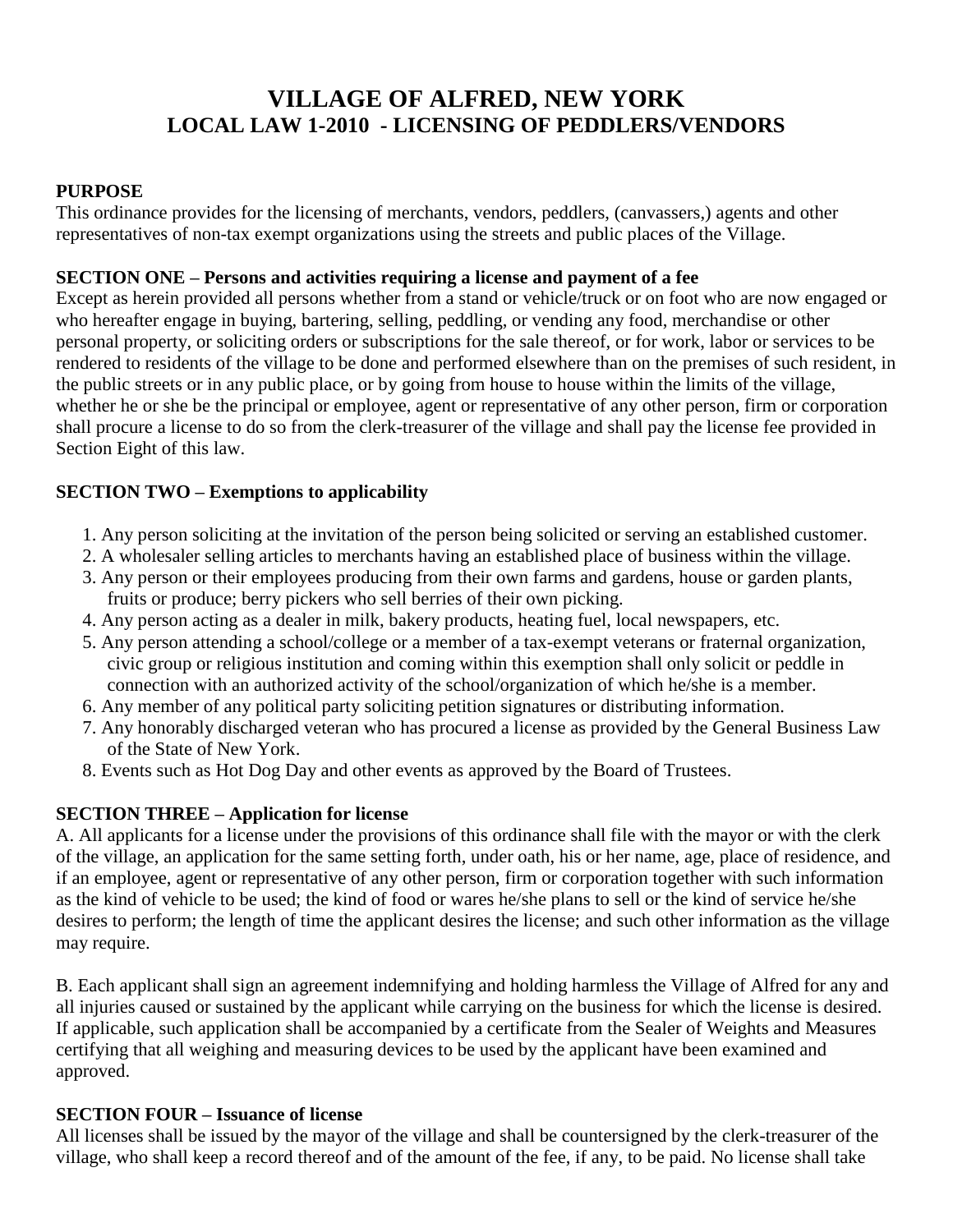effect until the fee is received by the clerk-treasurer. A copy of this law will be attached to the license at the time the license is issued. The license must be shown to anyone on demand and no person holding such license shall be permitted to engage in any work or occupation before nine o'clock in the mornings or after nine o'clock in the evenings unless permitted by the village board.<br>**SECTION FIVE** – **License limitations** 

The license shall include the right to use no more than one vehicle in carrying on the business for which the person is licensed. No license issued under the provisions of this ordinance shall include more than one person, nor shall more than one license of any kind be issued to any one person, and no license shall be transferable. Except that if the holder of any license is engaged in work as the agent or representative of some other person, firm or corporation, and the licensee is no longer filling that role, with the consent of the mayor of the village the said license may be surrendered and a new license or permit issued to some other person for the unexpired term, without the payment of any license fee. Any person assigning or transferring or attempting to assign or transfer any license issued, except as herein provided, will be guilty of violating this law.<br>**SECTION SIX** – **Vending guidelines and regulations** 

1. Any vendor desiring to operate within the Village of Alfred must be in possession of the license issued at all **SECTION SIX – Vending guidelines and regulations**<br>1. Any vendor desiring to operate within the Village of Alfred must be in possession of the license issued a<br>times. When using a vending stand, cart or motorized vehicle ( affixed to the stand for public display.

2. When the license desired is to operate a food-service stand, the applicant shall provide evidence of a valid Health Department license at the time of permit application.

3. Licensed vendors may operate between the hours of 9:00 am and 9:00 pm daily. Any other hours of operation must be approved by the Alfred Village Board of Trustees.

4. It is prohibited to chain or otherwise attach vending signs to trees, benches, poles, etc. or to leave the vending stand unattended.

5. The vending stand must be removed daily.

6. No vending stand shall be permitted on village sidewalks or blocking any village crosswalks. Vending stands may be placed in the following locations only: the B-1, Central Business District or B-2, Business District of the village. Permission of the owner of property immediately behind the vending stand must be obtained. A written copy of that permission shall be in the possession of the Village Clerk-Treasurer.

7. Each food vending stand must have a trash receptacle provided by the vendor. Such receptacle must be within 10 ft. of the stand and removed daily. Disposing of litter or trash generated by the vending operation in public trash receptacles is prohibited. The stand and receptacles must be maintained in a clean and sanitary condition and the foodstuffs offered for sale well covered and protected from dirt, dust and insects.

8. Vendors may not occupy, obstruct or in any way interfere with any bench or structure intended for public use.

9. No village vending operation shall be permitted to occupy more than an eight feet by 15 feet area, including the vending stand, tables, chairs and trash containers. The size of vending units shall be limited to six feet wide by 10 feet long by eight feet high.

10. All signage for the vending operation must be mounted on the vending stand. No freestanding A-frame signs are permitted.